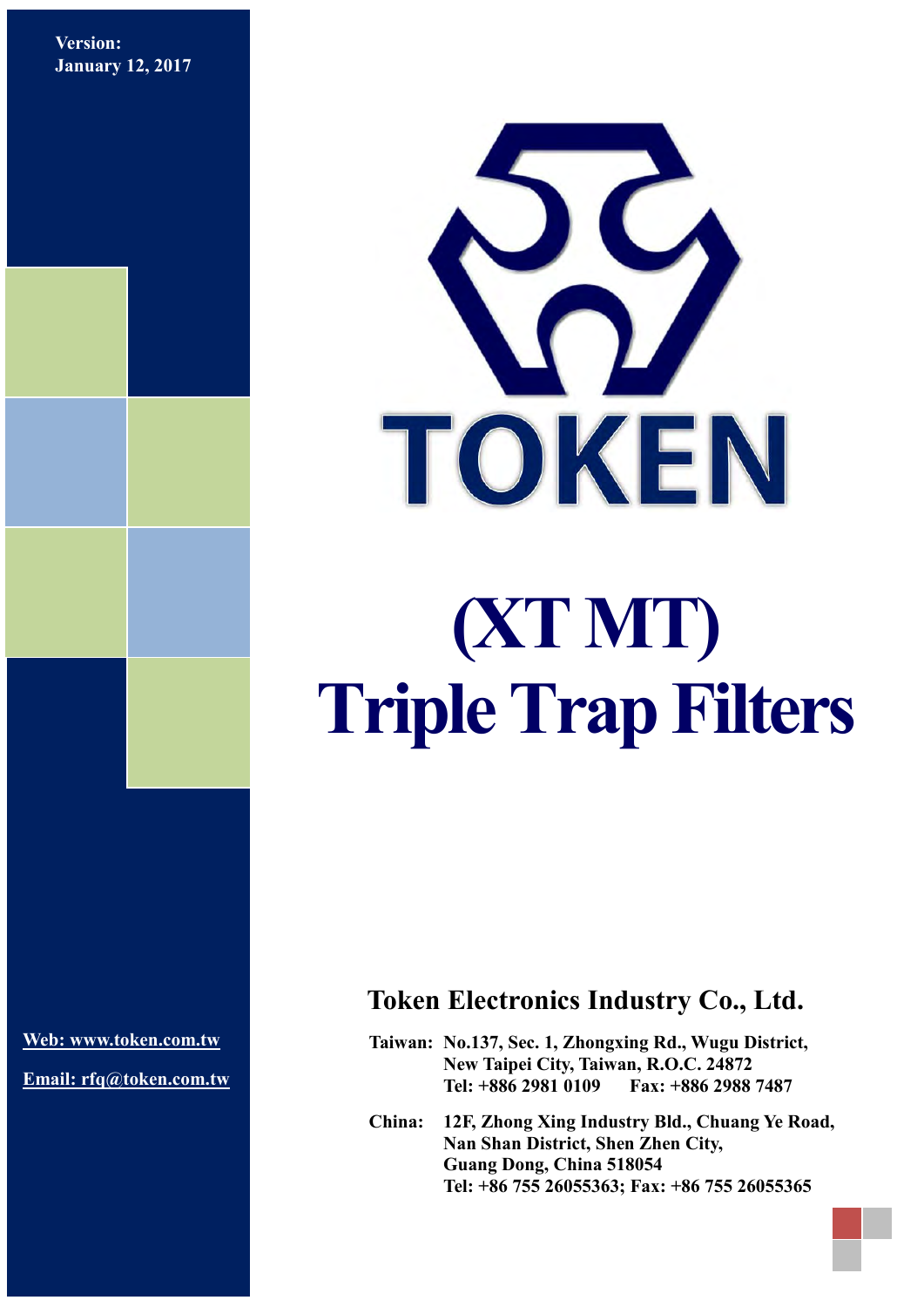

## **Product Introduction**

# **Token (XT MT) are Murata Triple Trap Filters TPT Compatible.**

#### **(XT MT) Triple Trap Filter Quick Selection :**

- $\bullet$  Dimensions (Unit: mm): 10.0 max  $\times$  8.0 max  $\times$  4.0 max.
- XT01MT Cener Frequency  $f_{01}$ :5.500MHz;  $f_{02}$ :6.000MHz;  $f_{03}$ :6.500MHz; 30db min @ $f_{01}$ &  $f_{02}$ ; &  $f_{03}$ ;  $50$ (kHz)min $@f_{01}$  30dB Att BW
- XT02MT Cener Frequency  $f_{01}$ :5.500MHz;  $f_{02}$ :5.742MHz;  $f_{03}$ :6.500MHz; 30db min @ $f_{01}$ &  $f_{02}$ ; &  $f_{03}$ ;  $50$ (kHz)min $@f_{01}$  30dB Att BW
- XT03MT Cener Frequency  $f_{01}$ :5.500MHz;  $f_{02}$ :5.742MHz;  $f_{03}$ :6.000MHz; 30db min @ $f_{01}$ &  $f_{02}$ ; &  $f_{03}$ ; 50(kHz)min $@f_{01}$  30dB Att BW

#### **Features :**

Good performance of attenuation, three-terminals trap filter, and space saving for Multi set.

The characteristic of a three-terminal ceramic trap equals two two-terminal ceramic traps. Three-terminal ceramic trap has a monolith structure formed from 2 ceramic resonators.

Trap filter is a ceramic filter passes only particular frequency. To the contrary, Band Eliminate Filter (B. E. F.) which blocks or attenuates particular frequency is called trap.

Sound trap for TV set is one of the famous examples of B. E. F. In TV set, video signal is used in picture amplitude circuit after video signal detection block, ceramic resonator is inserting here

and trap circuit is formed in order to eliminate sound signal involved in video signal.

Token (XT MT) Ceramic Trap Filters (compatible to Murata TPT) series consist of 3 wafers with 3 trap frequencies. Recommended for Multi standard sets.

Full line products meet RoHS compliant. Token will also produce devices outside these specifications to meet specific customer requirements, contact us with your specific needs. For more information, please link to Token official website "[Ceramic Trap Filters](http://www.token.com.tw/ceramic-trap/index.html)".



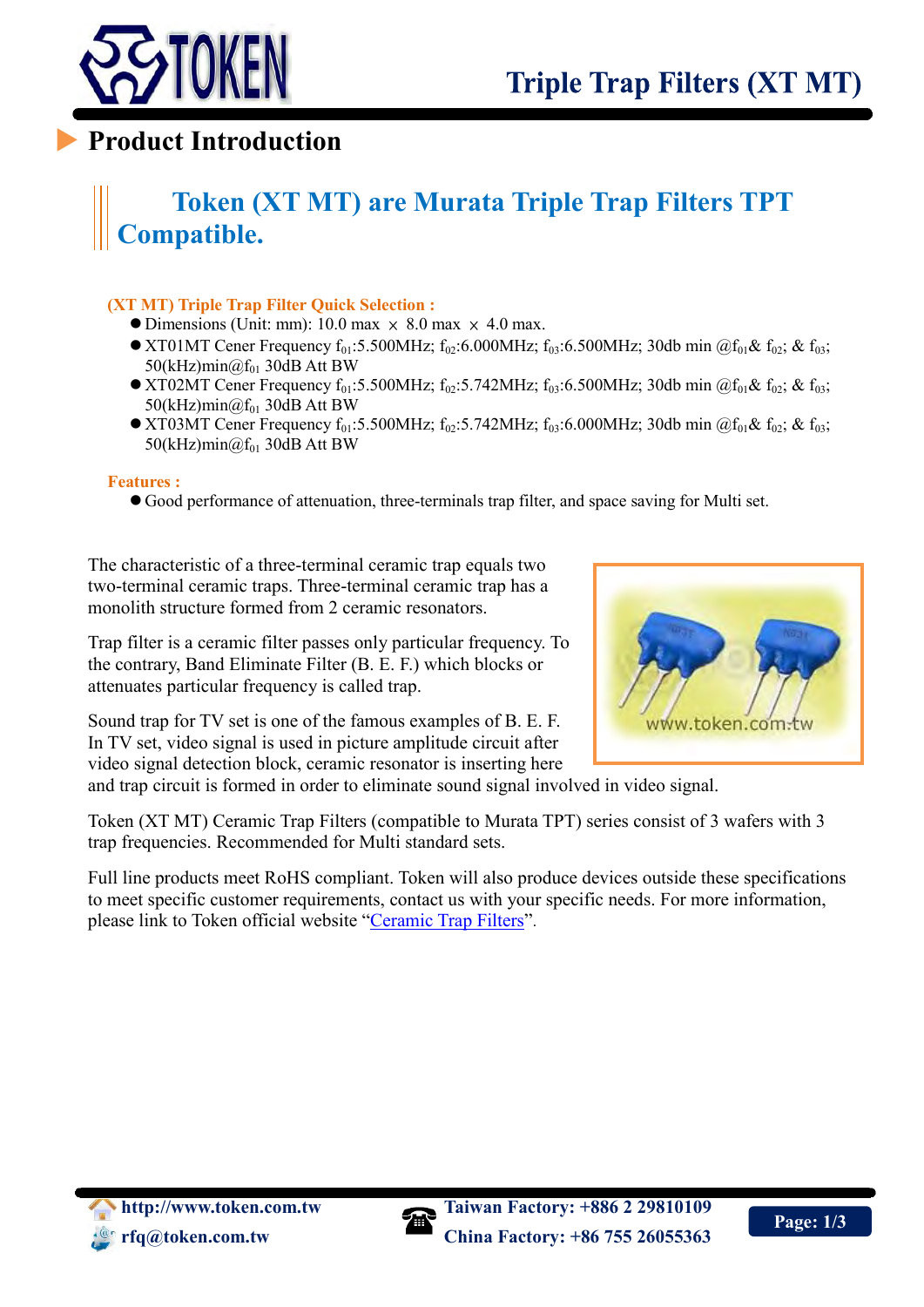

## **Dimensions**

#### **Dimensions (XT MT)**



# **Characteristics**

#### **Characteristics (XT MT)**

| Part<br><b>Number</b> | <b>Center</b><br><b>Frequency</b><br>f(61)(MHz) | <b>Center</b><br><b>Frequency</b><br>f(62)(MHz) | <b>Center</b><br><b>Frequency</b><br>(fo3)(MHz) | <b>Attenuation</b><br>(at f <sub>0</sub> 1)<br>$(d)$ min | <b>Attenuation</b><br>(at f <sub>0</sub> 2)<br>$(d)$ min | <b>Attenuation</b><br>(at f <sub>0</sub> 3)<br>$(d)$ min | 30dB<br><b>Attenuation</b><br><b>BW</b><br>$f(61)(kHz)$ min |
|-----------------------|-------------------------------------------------|-------------------------------------------------|-------------------------------------------------|----------------------------------------------------------|----------------------------------------------------------|----------------------------------------------------------|-------------------------------------------------------------|
| XT01MT                | 5.500                                           | 6.000                                           | 6.500                                           | 30                                                       | 30                                                       | 30                                                       | 50                                                          |
| XT02MT                | 5.500                                           | 5.742                                           | 6.500                                           | 30                                                       | 30                                                       | 30                                                       | 50                                                          |
| XT03MT                | 5.500                                           | 5.742                                           | 6.000                                           | 30                                                       | 30                                                       | 30                                                       | 50                                                          |

**The level at 1MHz shall be made for a reference (0dB).**